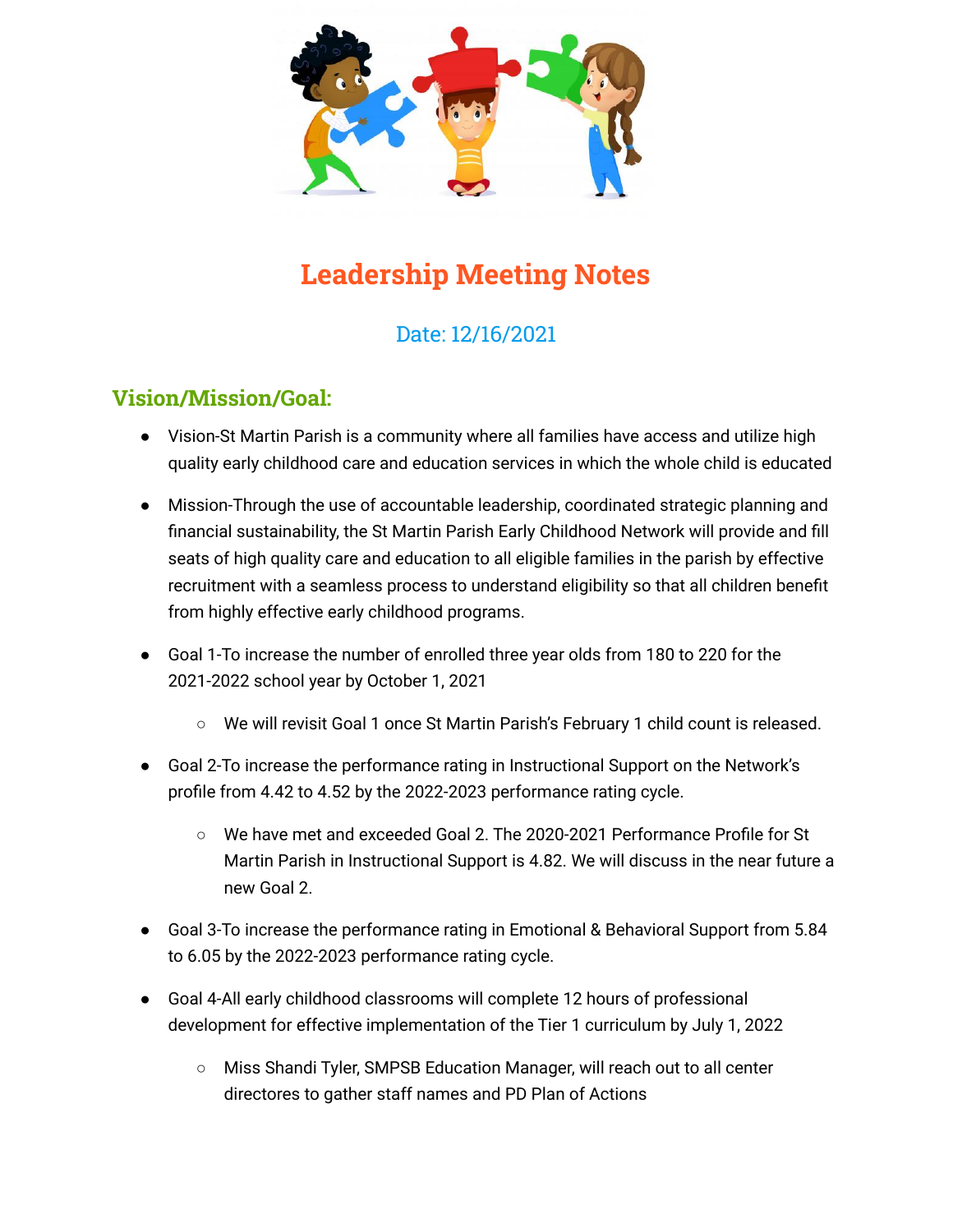## **Ready Start:**

- Goal 4
	- Staff names and PD Plan of Action is needed
- December 9th meeting (Advisory Council)
	- $\circ$  Introduction of RSN, built knowledge of Early Childhood and the impact of quality EC programs, presented data specific to St Martin Parish, Swore in Advisory Council members
- Next RSN meeting will be held on February 10 at 1:00
	- We will review Fall CLASS data, review enrollment data from February 1 Child Count, Approve the blueprint and bylaws
- If there any concerns or questions, contact Miss Shandi Tyler at shandi\_tyler@saintmartinschools.org

# **LDOE Information:**

- CCAP Family Redetermination Extensions
	- To ensure families continue to receive CCAP services, in light of the COVID-19 pandemic and Hurricane Ida, redetermination cases have been extended for a three month period
		- September cases have been extended to December 31, 2021
		- October cases have been extended to January 31, 2022
		- November cases have been extended to February 28, 2022
- Families Helping Families
	- Individual non-profit resource centers that operate as a state network
	- $\circ$  Directed and staffed by parents or family members of individuals with disabilities
	- Advocates for families who have members with disabilities
	- Offer services in St Martin Parish
	- [www.fhfacadiana.org](http://www.fhfacadiana.org)
- Early Childhood State Conference for Child Care Providers and Teachers
	- Please save the date for the first Early Childhood State Conference. The tentative dates are July 22-24, 2022 in New Orleans. The audience for this conference will be child care owners, directors, teachers and families. More information is coming soon.
- Coordinated Enrollment Planning
	- Community networks will begin preparations for the 2022-2023 Coordinated Enrollment process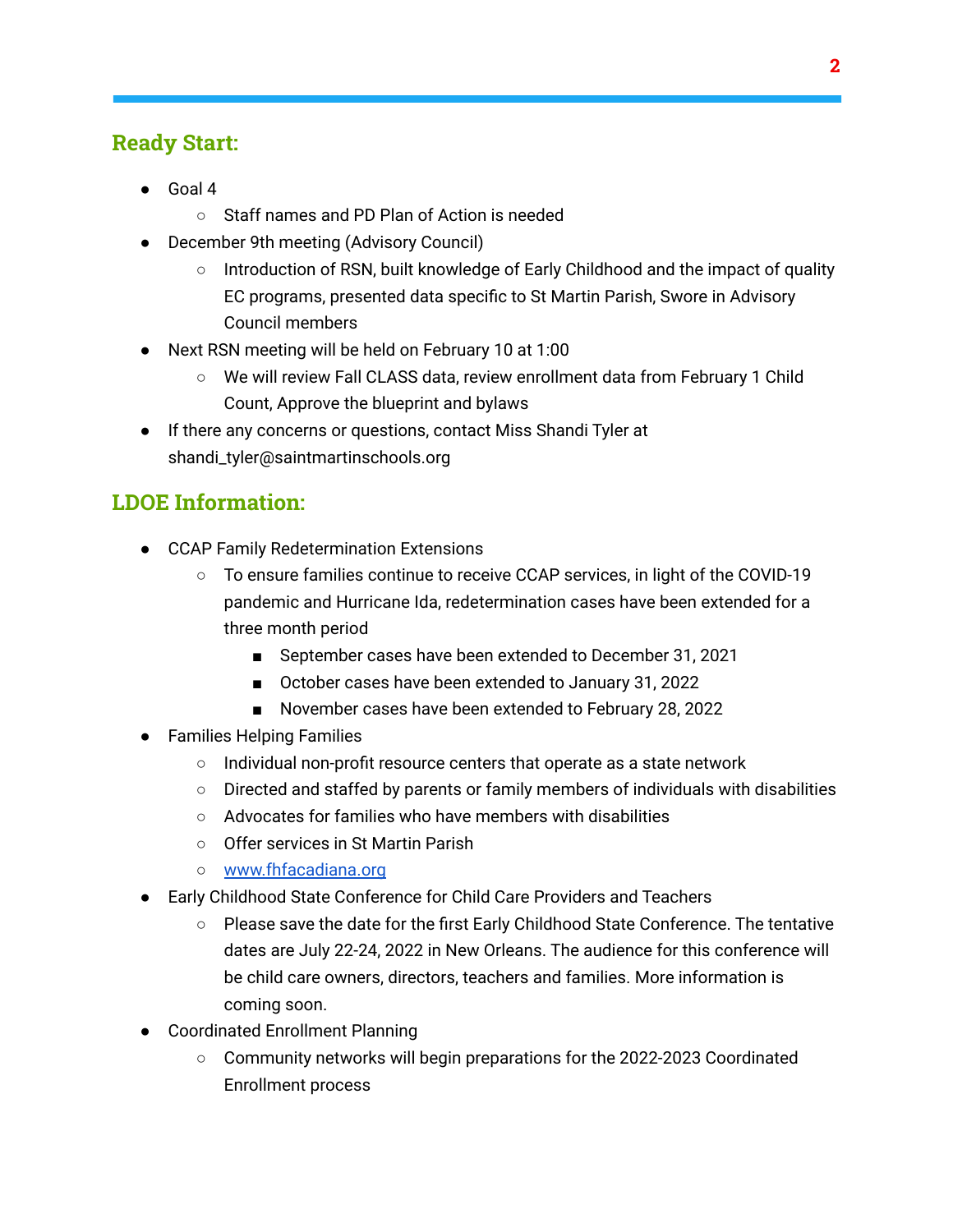- On December 14, the 2022-2023 Coordinated Enrollment Plan Word template was released for lead agencies and program partners to use for planning
- Lead agencies will submit the final plan and program partner signatures via Jotform by February 28, 2022
- Lead Agency Request for Applications
	- The LDOE released the RFA (Request for Application) for early childhood community network lead agencies for the two year period beginning July 1, 2022 through June 30, 2024
		- Every two years, the LDOE designates community network lead agencies responsible for
			- Conducting administrative functions for the community network including serving as the fiscal agent
			- Coordinate accurate CLASS observations per the requirements of BESE Bulletin 140 ensuring that feedback is provided to all participating programs; and
			- Coordinate the birth-to-age-five child count, enrollment, and the state funding application for the community network
		- St Martin Parish School Board is applying to continue as the Lead Agency for St Martin Parish
		- Deadline to submit the application is February 4, 2022

## **Referral Documentation Form:**

- All Program Partners will fill out the Referral System Documentation form on the second Wednesday of every month
- A Reminder email will be sent out at the beginning of each month with the link attached
- Use the numbers from the previous month
- Open seats form will be emailed to all program partners shortly after the second Wednesday of each month
	- Purpose is to inform parents of which Program Partners may or may not have availability in certain age groups that parents are inquiring about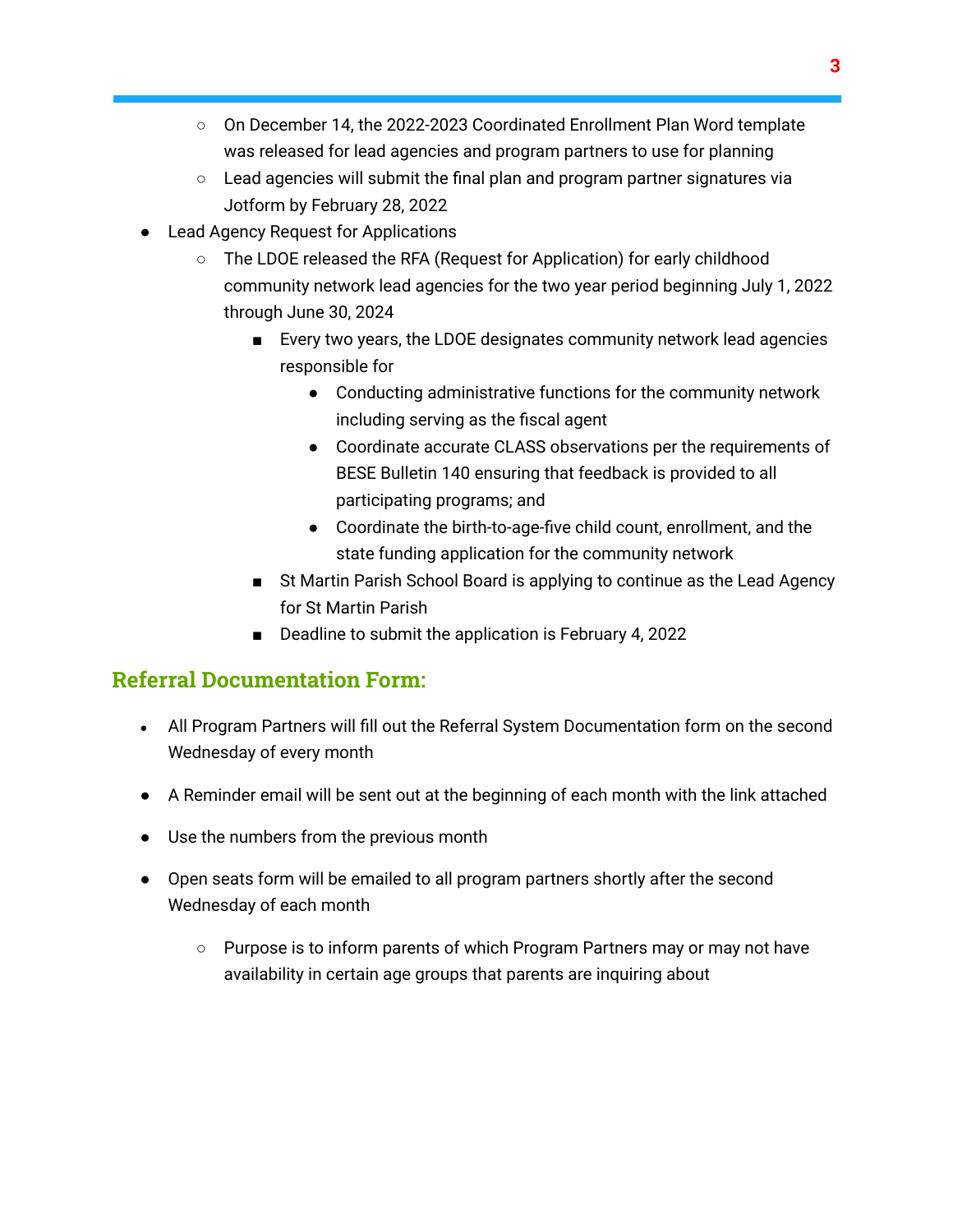#### **October 1 Child Count:**

- Child Count Audit
	- LDOE will now be using a Child Count Portal to review and validate October 1 and February 1 child counts
		- Reports will be available, to Lead Agencies, in the portal for review
		- Sites that submitted numbers that do not match LDOE numbers will be flagged and will need to submit an error correction
			- For Type III Child Care Centers that accept CCAP funding, the LDOE runs a CCAP Payment Report for each center for October 1 and that is where they get the Internal Number from
		- Centers that had discrepancies were sent and email on December 7
			- The October 1 Child Count Audit report, for their center, was attached
			- Deadline to submit any corrections/contact Brooke is Friday, December 17th
				- Phone calls will be made, on Monday and Tuesday, to those centers that did not submit any corrections by December 17, to discuss the discrepancies
			- Lead Agencies will need to send corrections to the LDOE by January 5, 2022
			- Brooke then went over the Outcomes and Goals, Child Count Feedback, Response to Feedback: Child Count Audit Pilot, Comparing Reported Numbers and Internal Reports, Reported Numbers Flagged for Review, Numbers Flagged for Review and St Martin parish's Reported Numbers compared to Internal Numbers

#### **CLASS:**

- For St. Martin Parish, the following observations were conducted for Fall 21/22
	- Infant: 7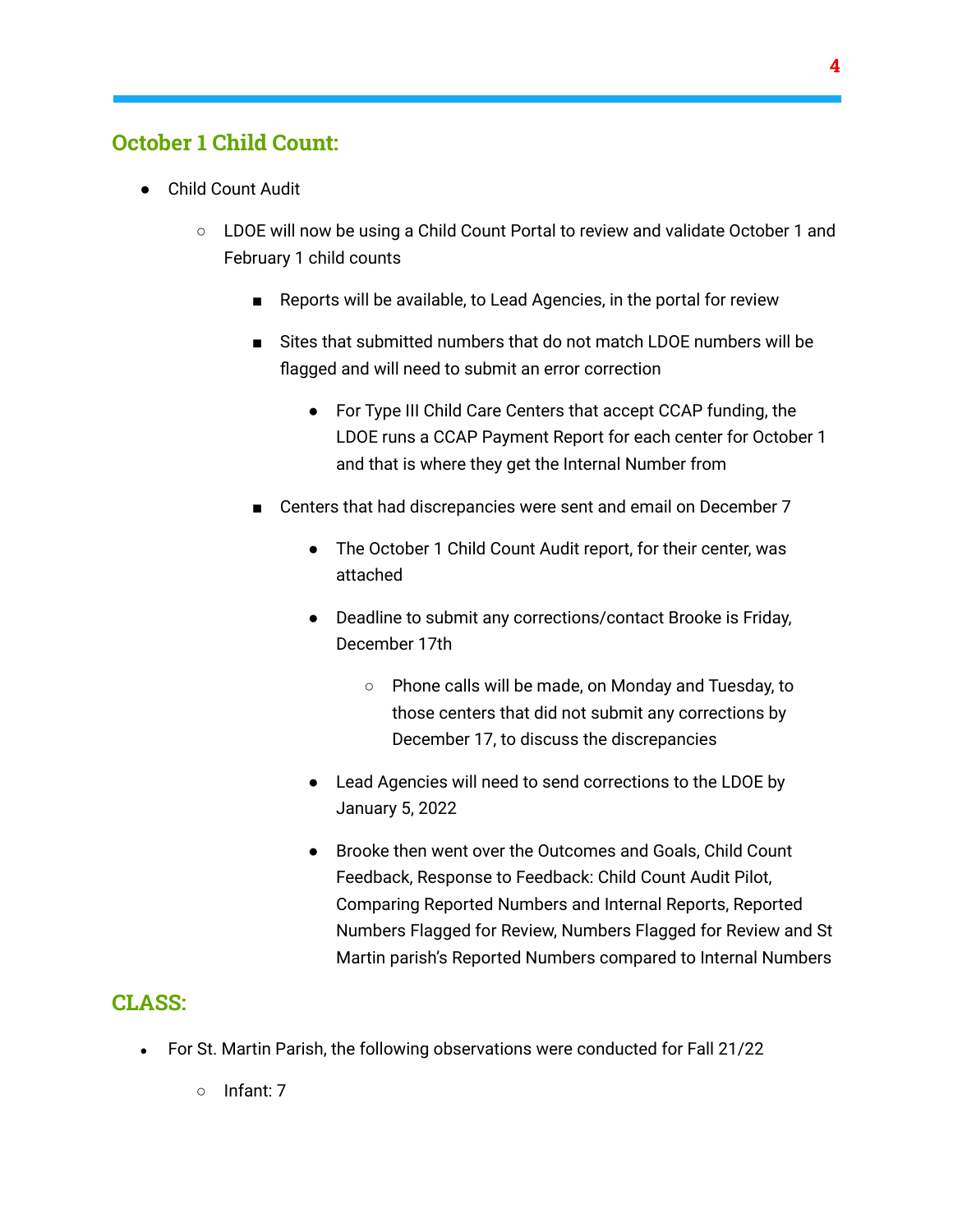- Toddler: 27
- PreK: 37
- Total: 71
	- Includes Early Head Start/Head Start, Type III Child Care Centers and PreK classes in public schools
- To meet our 10% shadow observations criteria, we needed to make at least 7 of our observations shadow scored and we conducted 12 shadow observations for Fall 21/22
	- 3 Head Start Centers
	- 4 Type III Child Care Centers
	- 5 PreK classes in public schools
- Shadow scoring
	- Every CLASS observer must be shadow scored at least once in the observation period
	- We have a total of 19 CLASS observers
		- We still have 5 observers that need to be shadow observed and those will be scheduled for the Spring observations
- Spring observations
	- BESE approved that classes scoring a 4.50 or higher (after third party replacements), on their Fall observation, will be excused from a Spring observation
		- St Martin Parish has 7 classes that scored below 4.50 during the Fall 21/22 observation period

#### **Performance Profiles:**

- $\bullet$  The 2020-2021 Performance Profiles were released and can be found on the Louisiana Believes website and on louisianaschools.com
- Miss Brooke went over the Network's Scores by Domain, Dimension, Site Type and overall scores for each center/school